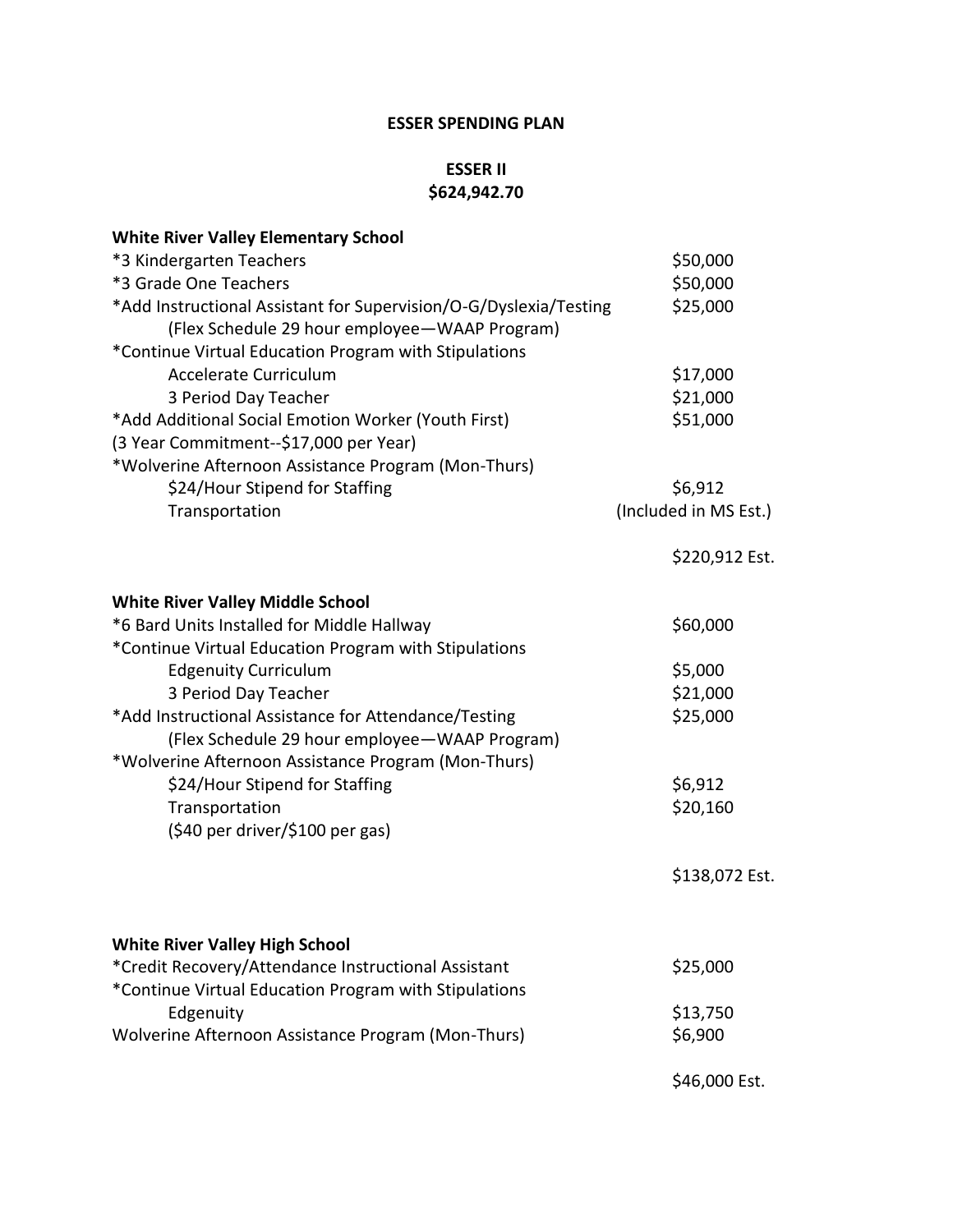Left for WRV ES HVAC Owner Purchased Equipment: \$219,958.70

## **ESSER III \$1,403,532.53**

| <b>White River Valley Elementary School</b>                       |                       |
|-------------------------------------------------------------------|-----------------------|
| *3 Kindergarten Teachers                                          | \$50,000              |
| *3 Grade One Teachers                                             | \$50,000              |
| *Add Instructional Assistant for Supervision/O-G/Dyslexia/Testing | \$25,000              |
| (Flex Schedule 29 hour employee - WAAP Program)                   |                       |
| *Add Additional Social Emotion Worker                             | \$51,000              |
| *Add licensed guidance counselor                                  | \$17,000              |
| *Wolverine Afternoon Assistance Program (Mon-Thurs)               |                       |
| \$24/Hour Stipend for Staffing                                    | \$6,912               |
| Transportation                                                    | (Included in MS Est.) |
|                                                                   |                       |
|                                                                   | \$199,912 Est.        |
|                                                                   |                       |
| <b>White River Valley Middle School</b>                           |                       |
| *Continue Virtual Education Program with Stipulations             |                       |
| <b>Edgenuity Curriculum</b>                                       | \$5,000               |
| 3 Period Day Teacher                                              | \$21,000              |
| *Add Instructional Assistance for Attendance/Testing              | \$25,000              |
| (Flex Schedule 29 hour employee - WAAP Program)                   |                       |
| *Wolverine Afternoon Assistance Program (Mon-Thurs)               |                       |
| \$24/Hour Stipend for Staffing                                    | \$6,912               |
| Transportation                                                    | \$20,160              |
| (\$40 per driver/\$100 per gas)                                   |                       |
|                                                                   |                       |
|                                                                   | \$78,072 Est.         |
| <b>White River Valley High School</b>                             |                       |
| *Continue Virtual Education Program with Stipulations             |                       |
| Edgenuity                                                         | \$13,750              |
| Wolverine Afternoon Assistance Program (Mon-Thurs)                | \$6,900               |
|                                                                   | \$20,650 Est.         |

REMAINING \$1,103,532.53

The WRV Elementary Renovation project includes installation of a new Heating and Cooling System. The four-pipe system with chiller will serve the entire academic wing and gymnasium